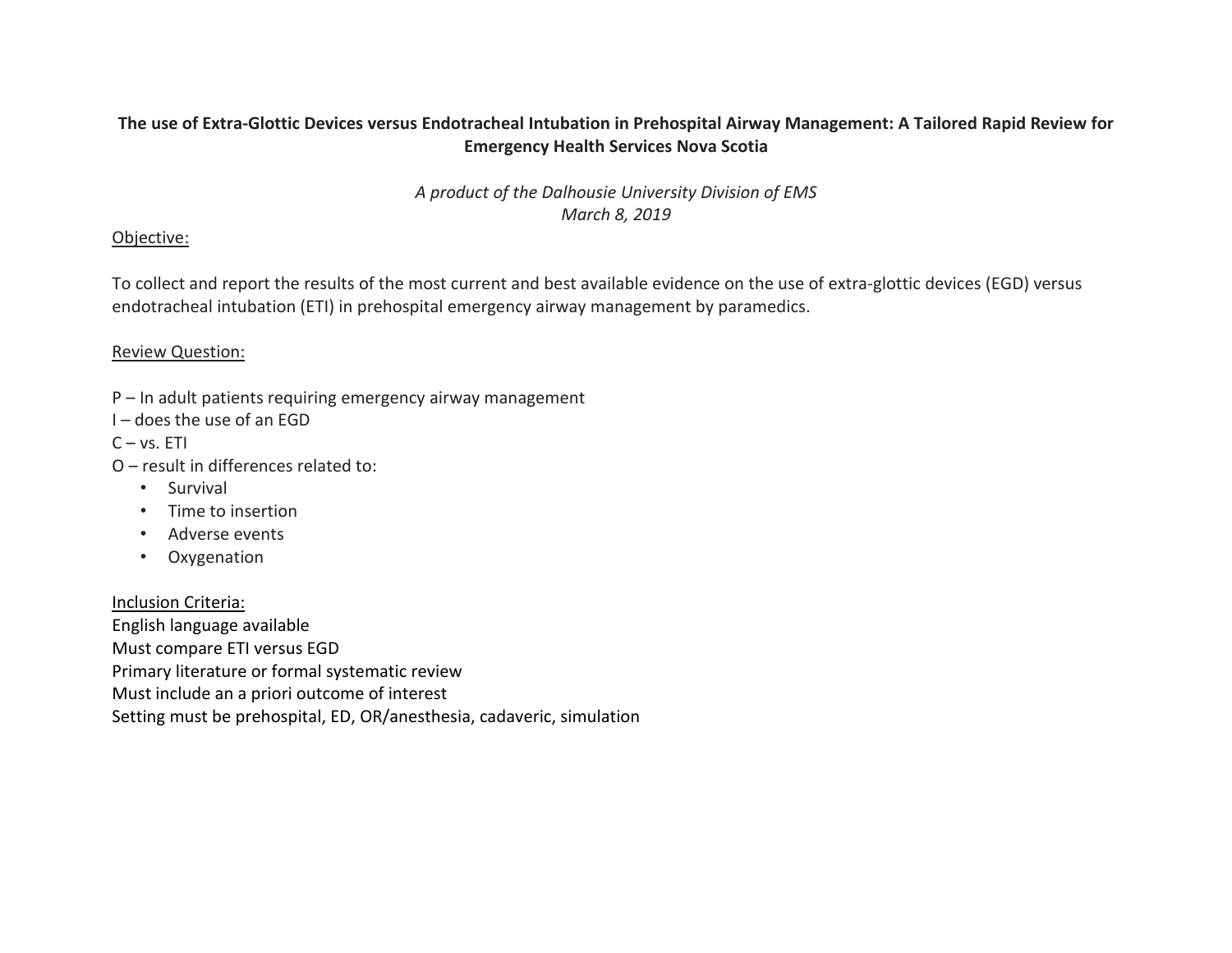## Exclusion Criteria:

Protocols Incomplete studies Pediatric only (EGD are not used in pediatric patients in our setting) Studies investigating EGDs as a conduit to ETI Low-middle income/resource settings Animal studies

Note: This is a fairly well researched area. Because of this and familiarity with the existing body of evidence; we justify limiting our search to only the best available study designs. We will preference studies in the EMS setting comparing ETI vs LT or I-gel. LMA devices are not used in our setting of interest and will only be included if there is insufficient literature on devices generalizable to our setting. Simulation studies and operating suite studies will be considered only if there is insufficient literature in the EMS setting.

#### Search:

Performed in PubMed on February 19, 2019

(((((((("Emergency Medical Services"[mh] OR "Emergency Medical Technicians"[mh] OR paramedic\*[tiab] OR "emergency medical technician\*"[tiab] OR prehospital[tiab] OR pre-hospital[tiab] OR "out of hospital"[tiab] OR first responder\*[tiab] OR emergency responder\*[tiab] OR ambulance[tiab])))))) AND (extraglottic OR Extra glottic OR Laryngeal tracheal OR Laryngeal-tracheal OR KING LT OR Laryngeal mask OR LT OR EGD OR SGD)) AND ("Intubation, Intratracheal"[Mesh] OR intubation OR endotracheal OR ETI)) AND (((((randomized controlled trial[pt] OR controlled clinical trial[pt] OR randomized[tiab] OR placebo[tiab] OR "Clinical Trials as Topic"[mesh: noexp] OR randomly[tiab] OR trial[ti])) OR (systematic[sb])) NOT (editorial[pt] OR guideline[pt] OR letter[pt] OR news[pt] OR newspaper article[pt] OR (animals[mh] NOT humans[mh])))

#### Results:

Titles: 94 Included for full text review: 22 Included for analysis: 5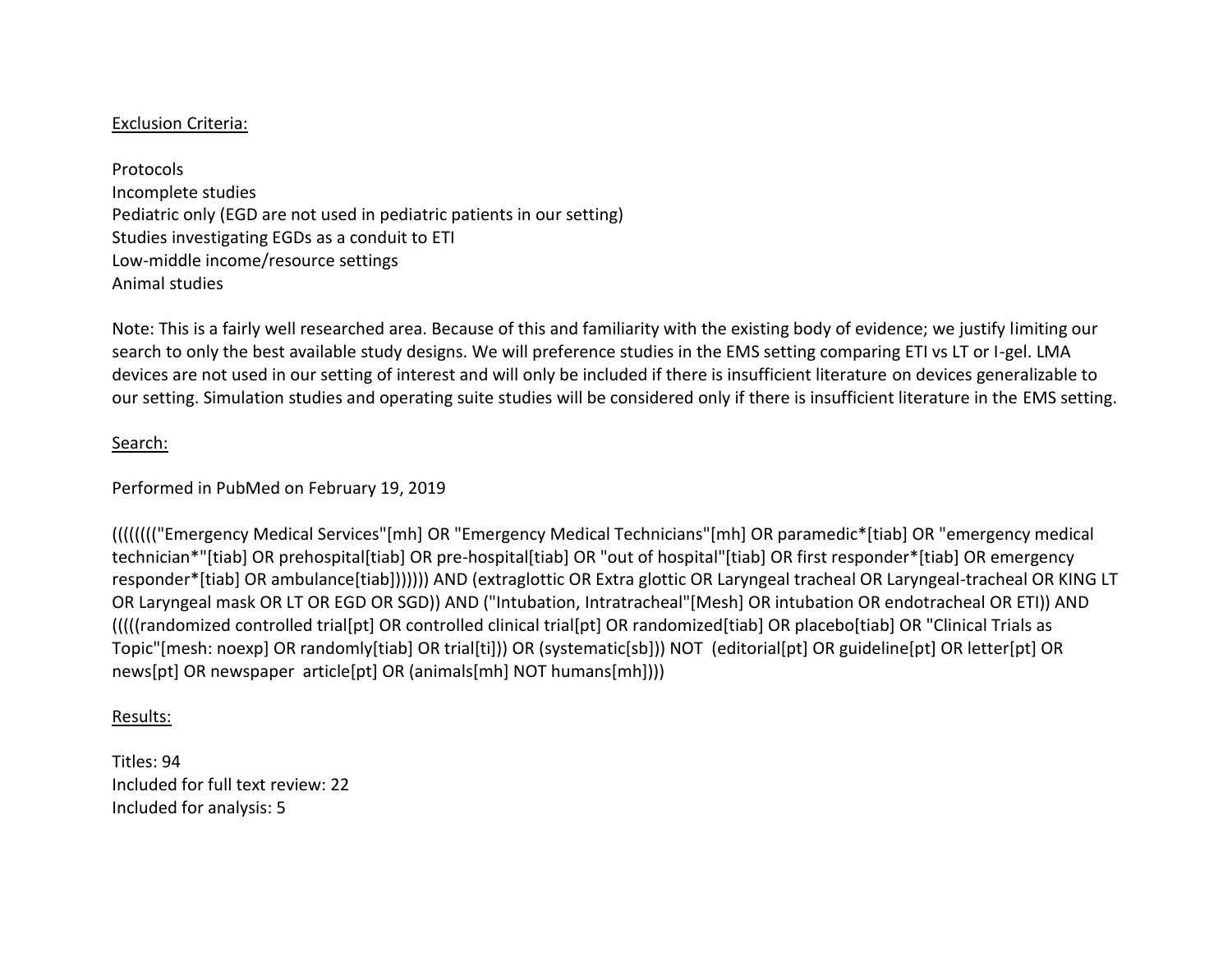Table 1: Included and excluded studies

| <b>Author</b>    | <b>Published Year</b> | Include/exclude                | setting     |  |
|------------------|-----------------------|--------------------------------|-------------|--|
|                  |                       |                                |             |  |
| White $L. (1)$   | 2018                  | Include                        | <b>EMS</b>  |  |
|                  |                       |                                |             |  |
| Benger J.(2)     | 2016                  | Include                        | <b>EMS</b>  |  |
|                  |                       |                                |             |  |
| Wang HE.(3)      | 2018                  | Include                        | <b>EMS</b>  |  |
|                  |                       |                                |             |  |
| Benger JR.(4)    | 2018                  | Include                        | <b>EMS</b>  |  |
|                  |                       |                                |             |  |
| Jensen JL.(5)    | 2010                  | Include                        | <b>EMS</b>  |  |
|                  |                       |                                |             |  |
| Khosravan S.(6)  | 2015                  | Exclude (not preferred device) | <b>EMS</b>  |  |
|                  |                       |                                |             |  |
| Reinhart DJ.(7)  | 1994                  | Exclude (wrong setting)        | OR medic/RT |  |
|                  |                       | Exclude (wrong                 |             |  |
| Hansen ML.(8)    | 2017                  | population/Peds only)          | <b>EMS</b>  |  |
|                  |                       |                                |             |  |
| Leventis C.(9)   | 2014                  | Exclude (wrong setting)        | <b>SIM</b>  |  |
| Saeedi M.(10)    | 2014                  | Exclude (wrong setting)        | <b>SIM</b>  |  |
| Mitchell MS.(11) | 2012                  | Exclude (wrong setting)        | <b>SIM</b>  |  |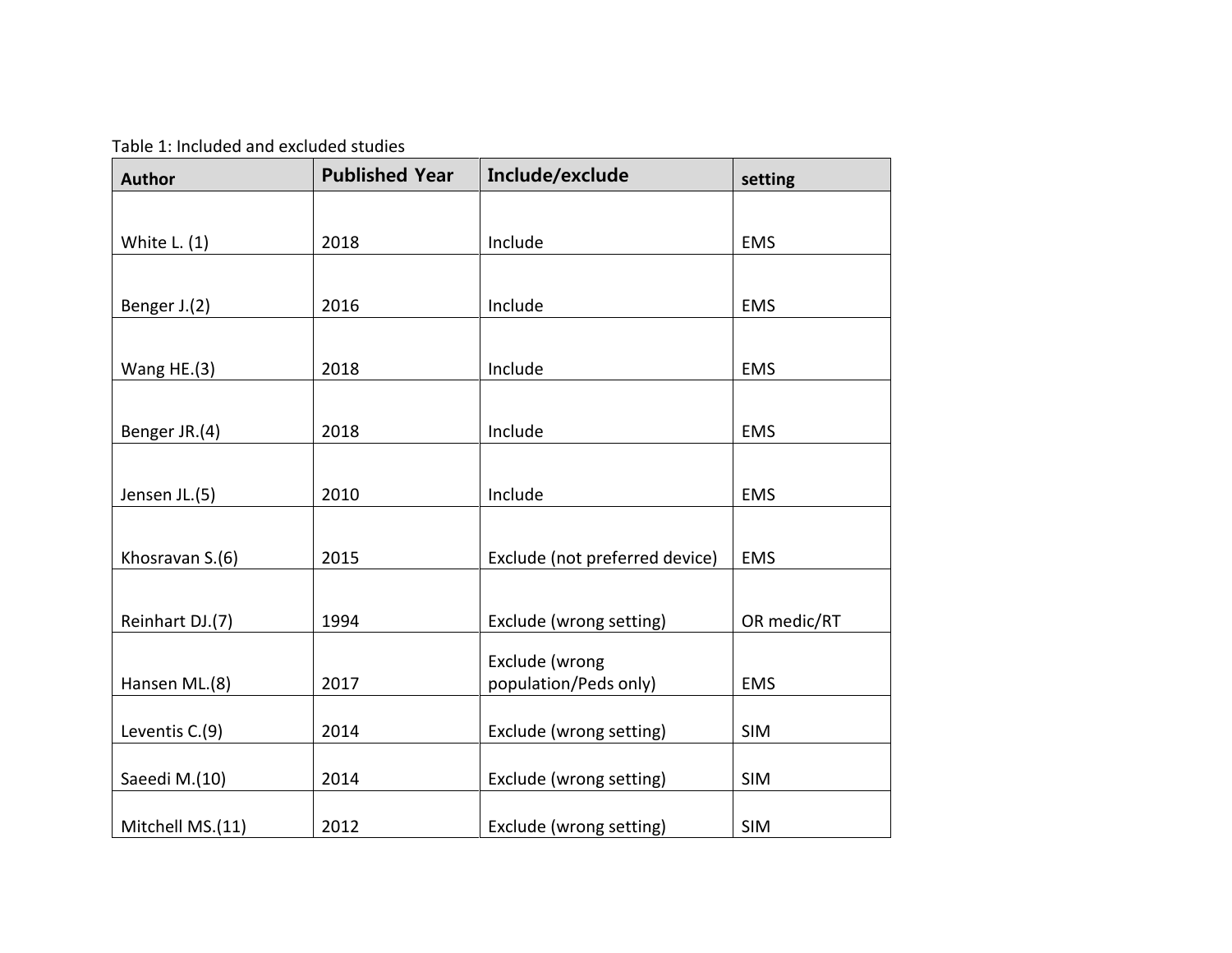| Cinar $O.(12)$       | 2011 | Exclude (wrong setting)    | <b>SIM</b> |
|----------------------|------|----------------------------|------------|
| Ruetzler K, Roessler |      |                            |            |
| B.(13)               | 2011 | Exclude (wrong setting)    | <b>SIM</b> |
| Ruetzler K, Gruber   |      |                            |            |
| C.(14)               | 2011 | Exclude (wrong setting)    | <b>SIM</b> |
|                      |      |                            |            |
| Castle $N.(15)$      | 2011 | Exclude (wrong setting)    | <b>SIM</b> |
|                      |      |                            |            |
| Wahlen BM.(16)       | 2009 | Exclude (wrong setting)    | <b>SIM</b> |
|                      |      |                            |            |
| Hoyle JD.(17)        | 2009 | Exclude (wrong setting)    | <b>SIM</b> |
| Wiese CH.(18)        | 2008 | Exclude (wrong setting)    | <b>SIM</b> |
|                      |      |                            |            |
| Chen L.(19)          | 2008 | Exclude (wrong setting)    | <b>SIM</b> |
|                      |      |                            |            |
| Kurola J.(20)        | 2004 | Exclude (wrong setting)    | <b>SIM</b> |
|                      |      |                            |            |
| Calkins MD.(21)      | 1999 | Exclude (wrong setting)    | <b>SIM</b> |
|                      |      |                            |            |
| Fouche PF.(22)       | 2013 | Exclude (wrong comparison) | <b>EMS</b> |

Table 2: Included study characteristics and results

| <b>Author</b> | Year | setting    | <b>Design</b>              | <b>LOE</b> | population   | interventions | Outcomes                              |
|---------------|------|------------|----------------------------|------------|--------------|---------------|---------------------------------------|
|               |      |            | Multi-center pragmatic     |            |              |               | 72 hr survival, ROSC, Survival to DC, |
| Wang          |      |            | cluster-crossover clinical |            |              |               | favorable neurologic status at DC,    |
| HE.(3)        | 2018 | <b>EMS</b> | trial                      |            | <b>OOHCA</b> | LT VS ETI     | key adverse events                    |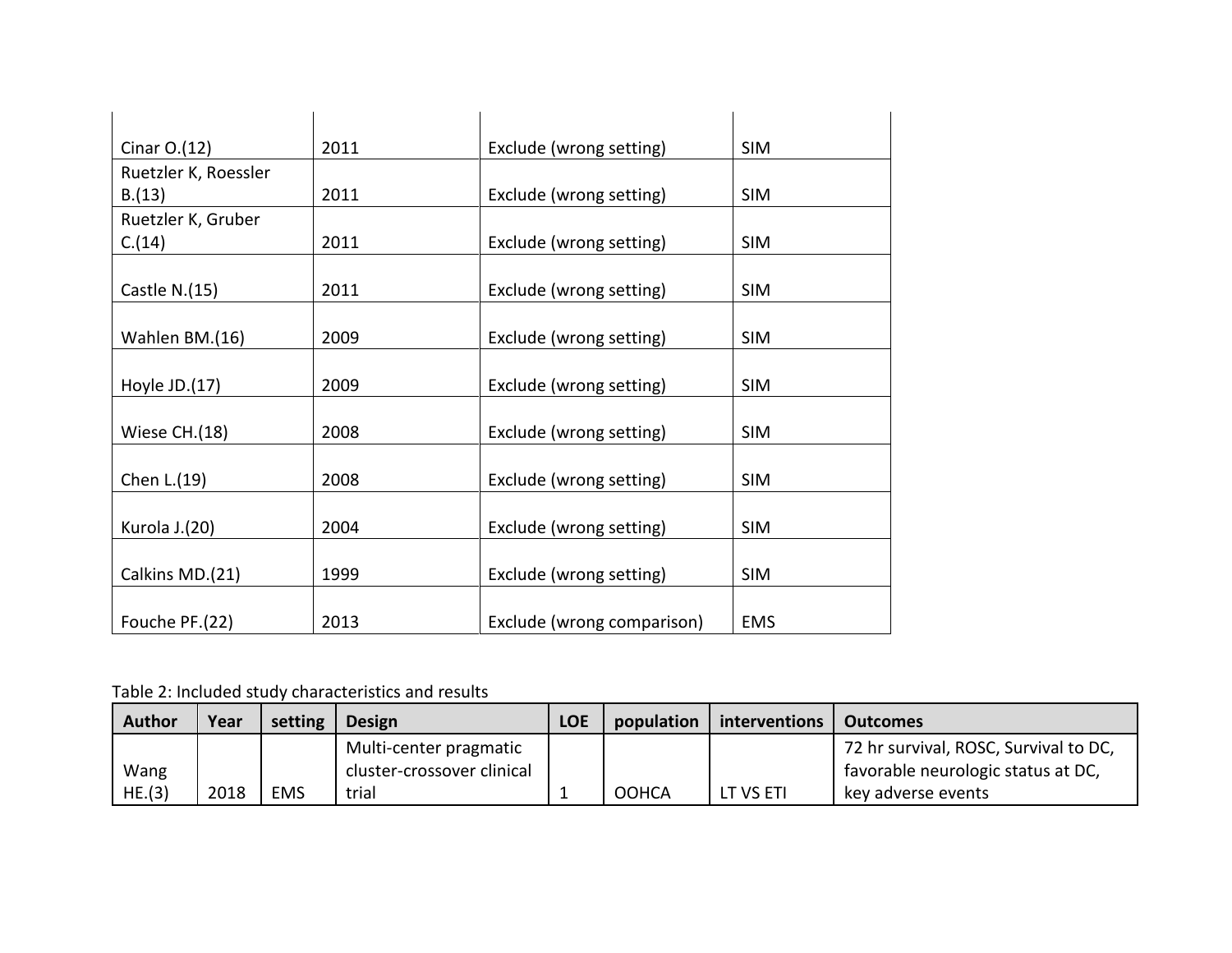| White<br>L.(1)   | 2018 | <b>EMS</b> | Meta-analysis (some<br>non-RCT observational<br>comparison studies) | $\overline{2}$ | <b>OOHCA</b>             | ETI vs SGA             | ROSC, survival to hospital admission,<br>survival to hospital discharge,<br>survival to discharge with a<br>cognitively intact state |
|------------------|------|------------|---------------------------------------------------------------------|----------------|--------------------------|------------------------|--------------------------------------------------------------------------------------------------------------------------------------|
| Jensen<br>JL.(5) | 2010 | <b>EMS</b> | Systematic Review of<br>controlled trials                           |                | OOHCA or<br><b>OOHRA</b> | ETI vs EGD             | Survival, neurologic outcomes,<br>airway management success rates,<br>complications                                                  |
| Benger<br>JR.(4) | 2018 | <b>EMS</b> | Multicenter cluster<br>randomized clinical trial                    |                | <b>OOHCA</b>             | I-Gel VS ETI           | Rankin score at DC or 30 days,<br>ventilation success, regurgitation,<br>aspiration                                                  |
| Benger<br>JR.(2) | 2016 | <b>EMS</b> | <b>RCT</b>                                                          |                | <b>OOHCA</b>             | I-Gel vs LMA<br>vs ETI | ROSC, Survival to hospital admission<br>and survival to hospital discharge,<br>Survival to 90                                        |

Table 3: Included study results

| <b>Author Year</b> |      | <b>LOE</b> | interventions Outcomes |                | <b>Results</b>                                     | #studies | Quality       |
|--------------------|------|------------|------------------------|----------------|----------------------------------------------------|----------|---------------|
| Wang               | 2018 | 1          | ETI vs LT              |                | Significantly favors LT; adjusted risk             |          | Low ROB       |
| HE.(3)             |      |            |                        | 72 hr survival | difference, 2.9% [95% CI, 0.1%- 5.7%]; P =         |          | (Cochrane RoB |
|                    |      |            |                        | (Primary)      | .045)                                              | N/A      | tool) (23)    |
|                    |      |            |                        |                | Significantly favors LT; adjusted risk             |          |               |
|                    |      |            |                        | <b>ROSC</b>    | difference, 3.6% [95% CI, 0.3%-6.8%]; P = .03) N/A |          |               |
|                    |      |            |                        |                | Significantly favors LT; adjusted risk             |          |               |
|                    |      |            |                        | Survival to DC | difference, 2.7% [95% CI, 0.6%-4.8%; P = .01), N/A |          |               |
|                    |      |            |                        | Favorable      |                                                    |          |               |
|                    |      |            |                        | neurologic     | Significantly favors LT; adjusted risk             |          |               |
|                    |      |            |                        | status at DC   | difference, 2.1% [95% CI, 0.3%-3.8%] P = .02). N/A |          |               |
|                    |      |            |                        |                | Favors LT; infrequent overall. AE more             |          |               |
|                    |      |            |                        |                | prevalent in ETI group except inadequate was       |          |               |
|                    |      |            |                        |                | higher in LT group compared to ETI (1.8% vs        |          |               |
|                    |      |            |                        | Adverse events | $(0.6\%)$ .                                        | N/A      |               |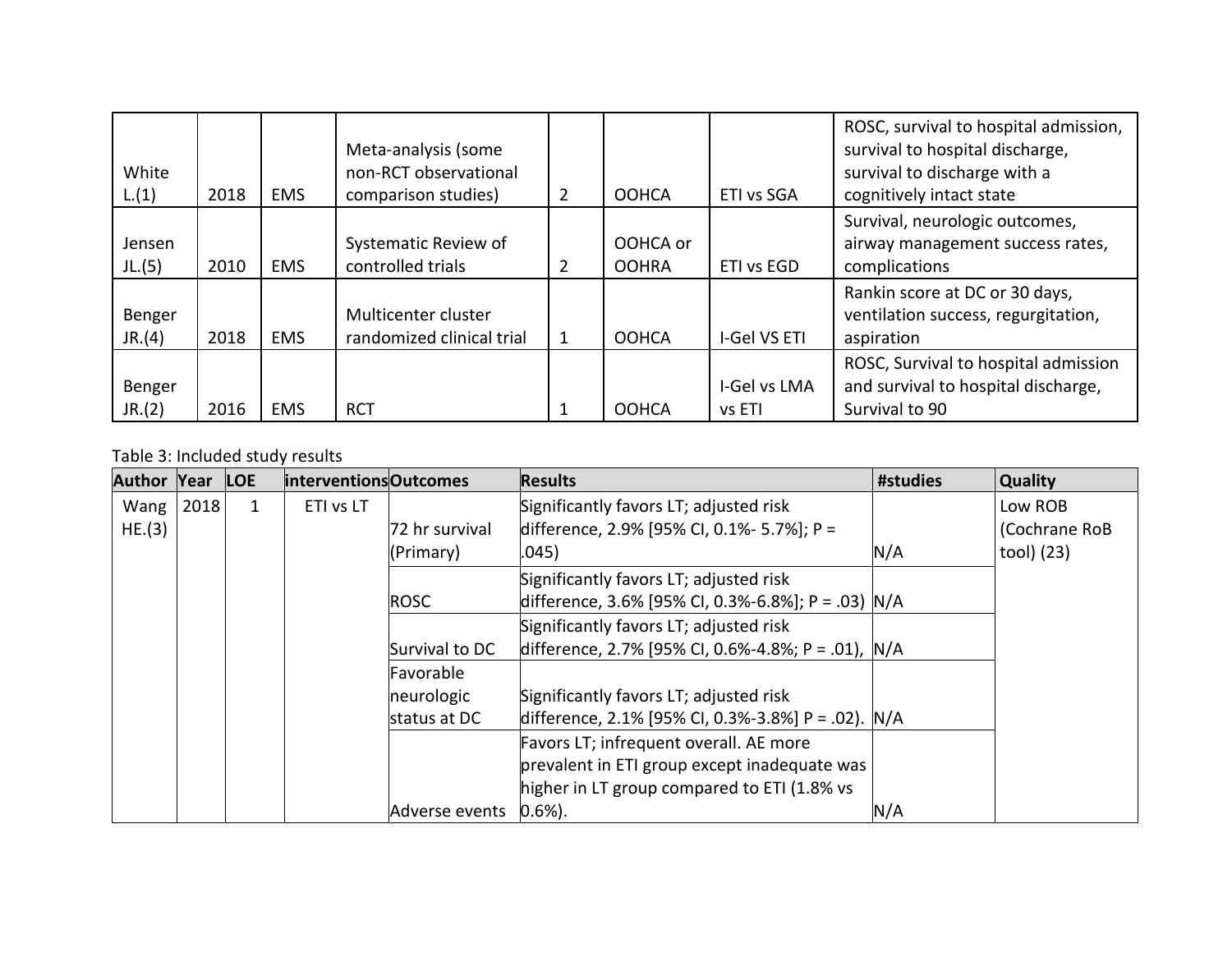| White  | 2018 | $\overline{2}$ | ETI vs EGD              |                   | Significantly Favors ETI; OR 1.44; 95%CI [1.27 |            | <b>GRADE very low</b> |
|--------|------|----------------|-------------------------|-------------------|------------------------------------------------|------------|-----------------------|
| L.(1)  |      |                |                         | ROSC              | to 1.63] p value= 0.00001                      | 23 studies | quality               |
|        |      |                |                         | Survival to       |                                                |            |                       |
|        |      |                |                         | hospital          | Significantly Favors ETI; OR = 1.36; 95%CI     |            | <b>GRADE</b> very low |
|        |      |                |                         | admission         | $[1.12 - 1.66]$ p value = 0.002                | 14 studies | quality               |
|        |      |                |                         | Survival to       |                                                |            |                       |
|        |      |                |                         | hospital          | Significantly Favors ETI; OR 1.28; 95%CI [1.02 |            | <b>GRADE very low</b> |
|        |      |                |                         | discharge         | to 1.60] p value=0.03                          | 22 studies | quality               |
|        |      |                |                         | Survival to       |                                                |            |                       |
|        |      |                |                         | discharge         |                                                |            |                       |
|        |      |                |                         | neurologically    | No significant difference: OR 1.16; 95%CI      |            | <b>GRADE</b> very low |
|        |      |                |                         | intact            | $[0.94 - 1.41]$ p value=0.16                   | 14 studies | quality               |
| Jensen | 2010 | $\overline{2}$ | ETI vs EGD              |                   |                                                |            | at least low          |
| JL.(5) |      |                |                         | Survival          | No difference                                  | 2 studies  | quality               |
|        |      |                |                         | Neurologic        |                                                |            | at least low          |
|        |      |                |                         | outcomes          | No difference                                  | 2 studies  | quality               |
|        |      |                |                         |                   |                                                |            | at least low          |
|        |      |                |                         | Success rate      | No difference                                  | 3 studies  | quality               |
|        |      |                |                         |                   | No difference (hypercapnia/hypoxemia,          |            | at least low          |
|        |      |                |                         | Complications     | aspiration)                                    | 2 studies  | quality               |
|        |      |                |                         | Rankin score at   |                                                |            |                       |
|        |      |                |                         | DC or 30 days,    |                                                |            |                       |
|        |      |                |                         | ventilation       |                                                |            |                       |
|        |      |                |                         | success,          |                                                |            |                       |
| Benger |      |                |                         | regurgitation,    |                                                |            |                       |
| JR.(4) | 2018 | $\mathbf{1}$   | I-Gel VS ETI aspiration |                   | Included in SR (White et al.)                  | N/A        | N/A                   |
|        |      |                |                         | ROSC, Survival to |                                                |            |                       |
|        |      |                |                         | hospital          |                                                |            |                       |
| Benger |      |                | I-Gel vs LMA            | admission and     |                                                |            |                       |
| J.(2)  | 2016 | $\mathbf{1}$   | vs ETI                  | survival to       | Included in SR (White et al.)                  | N/A        | N/A                   |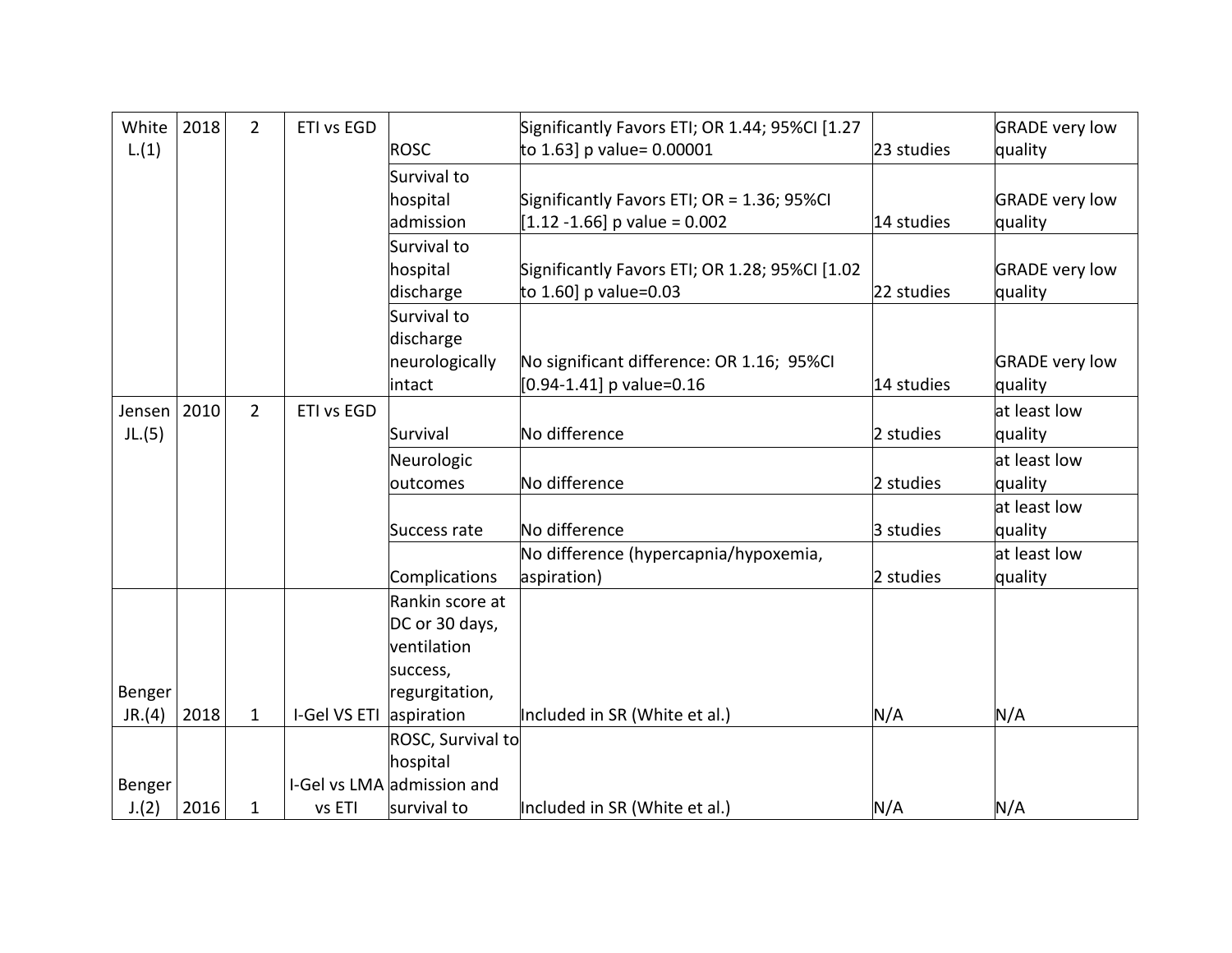|  |  | hospital       |  |  |
|--|--|----------------|--|--|
|  |  | discharge,     |  |  |
|  |  | Survival to 90 |  |  |

## Conclusion:

We report the findings from the best available and most applicable literature for our clinical question. We find one large RCT reporting on ETI vs. LT in OOHCA reporting statistical significance in the risk difference favoring LT for all outcomes. A recent metaanalysis on ETI vs. EGD in OOHCA finds very low-quality evidence favouring ETI for all outcomes except discharge neurologically intact, where there was no statistical difference found. A 2010 systematic review with non-pooled results, report no difference in any outcome between ETI and EDG.

The 2018 pooled analysis of 14 studies found non-significant results (OR 1.16 for ETI; 95%CI [0.94-1.41] p value=0.16) and was deemed to be very low-quality evidence. However, a recent large RCT found a small significant difference favouring LT (adjusted risk difference, 2.1% [95% CI, 0.3%-3.8%] P = .02) this RCT was assessed to be low risk of bias.

The majority of the data was on patients in cardiac arrest limiting the generalizability of our findings to other emergency airway conditions.

## Clinical Bottom line:

We find low-quality evidence suggesting there is no compelling evidence favouring either ETI or EGD in OOHCA for any measure including the most clinically meaningful outcome of discharge from hospital neurologically intact.

## References:

1. White L, Melhuish T, Holyoak R, Ryan T, Kempton H, Vlok R. Advanced airway management in out of hospital cardiac arrest: A systematic review and meta-analysis. Am J Emerg Med [Internet]. 2018 Dec [cited 2019 Feb 24];36(12):2298–306. Available from: https://linkinghub.elsevier.com/retrieve/pii/S0735675718308003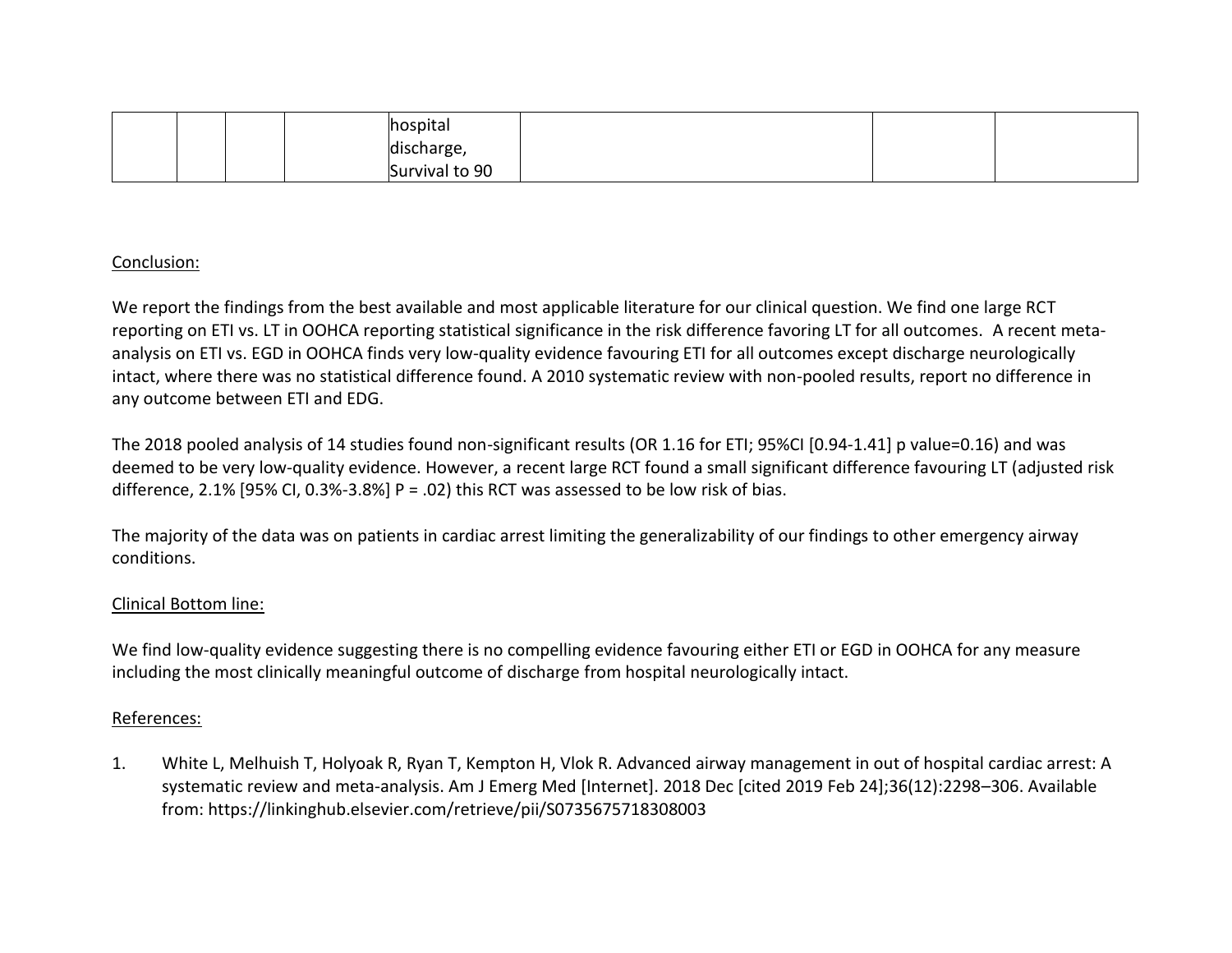- 2. Benger J, Coates D, Davies S, Greenwood R, Nolan J, Rhys M, et al. Randomised comparison of the effectiveness of the laryngeal mask airway supreme, i-gel and current practice in the initial airway management of out of hospital cardiac arrest: a feasibility study. Br J Anaesth [Internet]. 2016 Feb [cited 2019 Feb 24];116(2):262–8. Available from: http://www.ncbi.nlm.nih.gov/pubmed/26787796
- 3. Wang HE, Schmicker RH, Daya MR, Stephens SW, Idris AH, Carlson JN, et al. Effect of a Strategy of Initial Laryngeal Tube Insertion vs Endotracheal Intubation on 72-Hour Survival in Adults With Out-of-Hospital Cardiac Arrest: A Randomized Clinical Trial. JAMA [Internet]. 2018 Aug 28 [cited 2019 Feb 24];320(8):769–78. Available from: http://jama.jamanetwork.com/article.aspx?doi=10.1001/jama.2018.7044
- 4. Benger JR, Kirby K, Black S, Brett SJ, Clout M, Lazaroo MJ, et al. Effect of a Strategy of a Supraglottic Airway Device vs Tracheal Intubation During Out-of-Hospital Cardiac Arrest on Functional Outcome: The AIRWAYS-2 Randomized Clinical Trial. JAMA [Internet]. 2018 Aug 28 [cited 2019 Feb 24];320(8):779–91. Available from: http://jama.jamanetwork.com/article.aspx?doi=10.1001/jama.2018.11597
- 5. Jensen JL, Cheung KW, Tallon JM, Travers AH. Comparison of tracheal intubation and alternative airway techniques performed in the prehospital setting by paramedics: a systematic review. CJEM [Internet]. 2010 Mar [cited 2019 Feb 24];12(2):135–40. Available from: http://www.ncbi.nlm.nih.gov/pubmed/20219161
- 6. Khosravan S, Alami A, Hamzei A, Borna J. Comparing the effectiveness of airway management devices in pre-hospital emergency care: A randomized clinical trial. Pakistan J Med Sci [Internet]. 1969 Dec 31 [cited 2019 Feb 24];31(4):946–9. Available from: http://pjms.com.pk/index.php/pjms/article/view/7296
- 7. Reinhart DJ, Simmons G. Comparison of placement of the laryngeal mask airway with endotracheal tube by paramedics and respiratory therapists. Ann Emerg Med [Internet]. 1994 Aug [cited 2019 Feb 24];24(2):260–3. Available from: http://www.ncbi.nlm.nih.gov/pubmed/8037393
- 8. Hansen ML, Lin A, Eriksson C, Daya M, McNally B, Fu R, et al. A comparison of pediatric airway management techniques during out-of-hospital cardiac arrest using the CARES database. Resuscitation [Internet]. 2017 Nov [cited 2019 Feb 24];120:51–6. Available from: https://linkinghub.elsevier.com/retrieve/pii/S0300957217303428
- 9. Leventis C, Chalkias A, Sampanis MA, Foulidou X, Xanthos T. Emergency airway management by paramedics. Eur J Emerg Med [Internet]. 2014 Oct [cited 2019 Feb 24];21(5):371–3. Available from: http://www.ncbi.nlm.nih.gov/pubmed/24300244
- 10. Saeedi M, Hajiseyedjavadi H, Seyedhosseini J, Eslami V, Sheikhmotaharvahedi H. Comparison of endotracheal intubation, combitube, and laryngeal mask airway between inexperienced and experienced emergency medical staff: A manikin study. Int J Crit Illn Inj Sci [Internet]. 2014 [cited 2019 Feb 24];4(4):303–8. Available from: http://www.ijciis.org/text.asp?2014/4/4/303/147533
- 11. Mitchell MS, Lee White M, King WD, Wang HE. Paramedic King Laryngeal Tube airway insertion versus endotracheal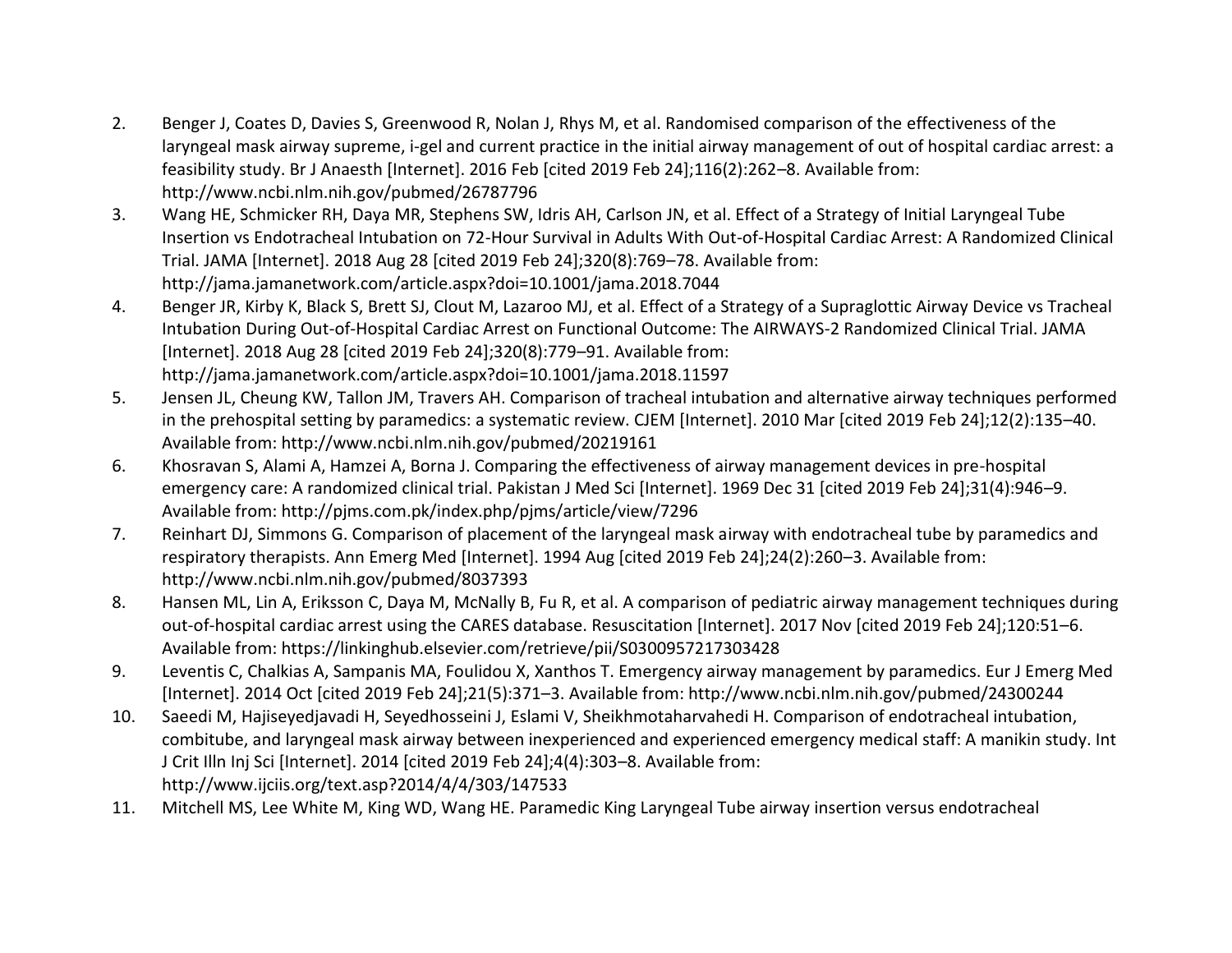intubation in simulated pediatric respiratory arrest. Prehosp Emerg Care [Internet]. 2012 Mar 7 [cited 2019 Feb 24];16(2):284–8. Available from: http://www.tandfonline.com/doi/full/10.3109/10903127.2011.640762

- 12. Cinar O, Cevik E, Yildirim AO, Yasar M, Kilic E, Comert B. Comparison of GlideScope video laryngoscope and intubating laryngeal mask airway with direct laryngoscopy for endotracheal intubation. Eur J Emerg Med [Internet]. 2011 Apr [cited 2019 Feb 24];18(2):117–20. Available from: http://www.ncbi.nlm.nih.gov/pubmed/20842041
- 13. Ruetzler K, Roessler B, Potura L, Priemayr A, Robak O, Schuster E, et al. Performance and skill retention of intubation by paramedics using seven different airway devices--a manikin study. Resuscitation [Internet]. 2011 May [cited 2019 Feb 24];82(5):593–7. Available from: https://linkinghub.elsevier.com/retrieve/pii/S0300957211000505
- 14. Ruetzler K, Gruber C, Nabecker S, Wohlfarth P, Priemayr A, Frass M, et al. Hands-off time during insertion of six airway devices during cardiopulmonary resuscitation: a randomised manikin trial. Resuscitation [Internet]. 2011 Aug [cited 2019 Feb 24];82(8):1060–3. Available from: https://linkinghub.elsevier.com/retrieve/pii/S0300957211002218
- 15. Castle N, Pillay Y, Spencer N. Comparison of six different intubation aids for use while wearing CBRN-PPE: a manikin study. Resuscitation [Internet]. 2011 Dec [cited 2019 Feb 24];82(12):1548–52. Available from: https://linkinghub.elsevier.com/retrieve/pii/S0300957211003960
- 16. Wahlen BM, Roewer N, Lange M, Kranke P. Tracheal intubation and alternative airway management devices used by healthcare professionals with different level of pre-existing skills: a manikin study. Anaesthesia [Internet]. 2009 May [cited 2019 Feb 24];64(5):549–54. Available from: http://doi.wiley.com/10.1111/j.1365-2044.2008.05812.x
- 17. Hoyle JD, Jones JS, Deibel M, Lock DT, Reischman D. Comparative Study of Airway Management Techniques with Restricted Access to Patient Airway. Prehospital Emerg Care [Internet]. 2007 Jan 2 [cited 2019 Feb 24];11(3):330–6. Available from: http://www.ncbi.nlm.nih.gov/pubmed/17613909
- 18. Wiese CHR, Bartels U, Bergmann A, Bergmann I, Bahr J, Graf BM. Using a laryngeal tube during cardiac arrest reduces & guot;no flow time & quot; in a manikin study: a comparison between laryngeal tube and endotracheal tube. Wien Klin Wochenschr [Internet]. 2008 Apr 1 [cited 2019 Feb 24];120(7–8):217–23. Available from: http://link.springer.com/10.1007/s00508-008-0953-1
- 19. Chen L, Hsiao AL. Randomized trial of endotracheal tube versus laryngeal mask airway in simulated prehospital pediatric arrest. Pediatrics [Internet]. 2008 Aug 1 [cited 2019 Feb 24];122(2):e294-7. Available from: http://pediatrics.aappublications.org/cgi/doi/10.1542/peds.2008-0103
- 20. Kurola J, Harve H, Kettunen T, Laakso J-P, Gorski J, Paakkonen H, et al. Airway management in cardiac arrest-comparison of the laryngeal tube, tracheal intubation and bag-valve mask ventilation in emergency medical training. Resuscitation [Internet]. 2004 [cited 2019 Feb 24];61:149–53. Available from: https://ac-els-cdn-com.ezproxy.library.dal.ca/S0300957204000103/1 s2.0-S0300957204000103-main.pdf?\_tid=eb86f767-71f7-418a-ab14-